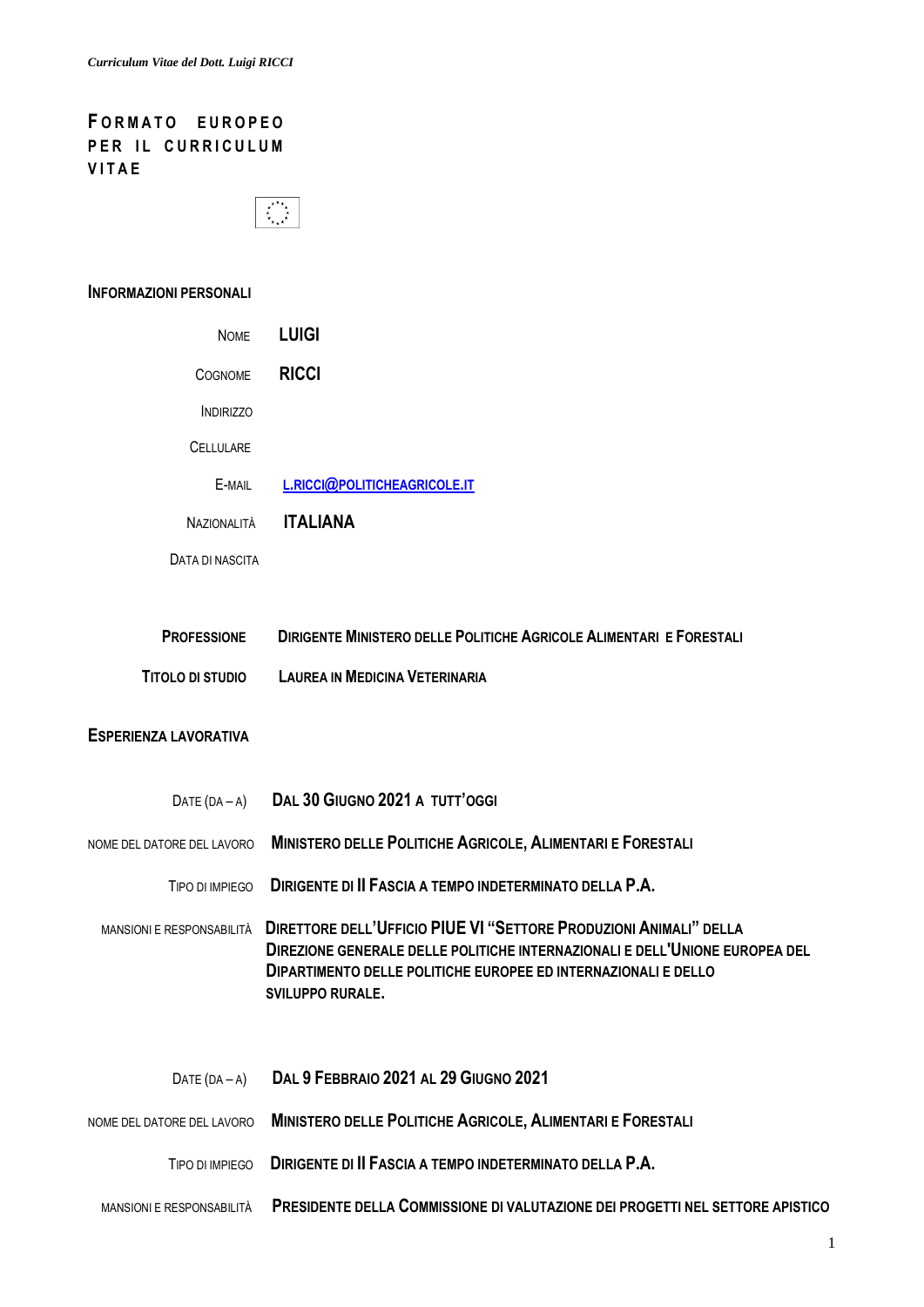**FINALIZZATI AL SOSTEGNO DI PRODUZIONI E ALLEVAMENTI NAZIONALI (PROT. PIUE N. 213990 DEL 10/05/2021;**

 **PRESIDENTE DELLA COMMISSIONE DI AGGIUDICAZIONE DEL BANDO "FRUTTA E VERDURA NELLE SCUOLE" A.S.2020/2021 (PROT. INTERNO 0107679 DEL 05/03/2021); PRESIDENTE DELLA COMMISSIONE DI AGGIUDICAZIONE DEL BANDO "LATTE NELLE SCUOLE" A.S. 2020/2021 (PROT. PQAI 05 N. 0111908 DEL 08/03/2021).**

- DATE (DA <sup>A</sup>) **DAL 14 NOVEMBRE 2016 ALL'8 FEBBRAIO 2021**
- NOME DEL DATORE DEL LAVORO **MINISTERO DELLE POLITICHE AGRICOLE, ALIMENTARI E FORESTALI**
	- TIPO DI IMPIEGO **AREA FUNZIONALE III, C/O UFFICIO PQAI VI**

 MANSIONI E RESPONSABILITÀ **DAL 28/05/2019 CON O.D.S. N.17 DEL D.G. PQAI INCARICATO DI COORDINARE TUTTE LE ATTIVITÀ DI COMPETENZA DELL' UFFICIO PQAI VI IN ASSENZA DEL DIRIGENTE; CON DECRETO DEL D.G PQAI N.36511 DEL 22/05/2019 NOMINATO COMPONENTE DELLA COMMISSIONE VALUTAZIONE IPPODROMI; CON DECRETO DEL MINISTRO N.2367 DEL 01/03/2019 NOMINATO COMPONENTE DEL COMITATO TROTTO E GALOPPO SULLE CRITICITÀ DEL SETTORE IN CAMPO INTERNAZIONALE GESTIONE ANAGRAFE EQUIDI, CONTROLLO PRODUZIONE, COORDINAMENTO E VERIFICA ATTIVITÀ VETERINARI C.C.P.; RAPPORTI CON LE ASSOCIAZIONI ALLEVATORIALI E SUPPORTO ALLE INIZIATIVE DI PROMO- ZIONE DEL SETTORE; VIGILANZA E CONTROLLO ANALOGO SOC. UNIRELAB SRL; SEGRETARIO CTC SELLA, COMPONENTE CTC TROTTO; DELEGATO MIPAAF ALLE RIUNIONI NAZIONALI ED INTERNAZIONALI CON ENTI ED ORGANIZZAZIONI DEL SETTORE IPPICO, COMPONENTE BOARD U.E.T. (TROTTO) E E.P.C. (GALOPPO); COMPONENTE BOARD E.H.S.L.C. E VETERINARIO UFFICIALE MIPAAF; RESPONSABILE SEGRETERIA TECNICA MIPAFF / FISE; COMPONENTE COMMISSIONE EFFICIENZA E FUNZIONALITÀ IPPODROMI – DECRETO D.G. N. DEL 22/05/2019; PRESIDENTE DELLA COMMISSIONE DI AGGIUDICAZIONE DEL BANDO SUI SERVIZI DI COMUNICAZIONE DEL SETTORE IPPICO ( DG PQAI - PQAI 08 - PROT. INTERNO N.0012895 DEL 22/02/2019); PRESIDENTE DELLA COMMISSIONE DI AGGIUDICAZIONE DEL BANDO SULLA PROMOZIONE IPPICA (DG PQAI - PQAI 08 - PROT. INTERNO N.0033863 DEL 22/06/2020);** DATE (DA – <sup>A</sup>) **DAL 15 GENNAIO 2014 AL 30 SETTEMBRE 2014** NOME DEL DATORE DEL LAVORO **UNIRELAB – LABORATORIO DI TOSSICOLOGIA E GENETICA FORENSE VETERINARIA SOCIETÀ SOGGETTA AD ATTIVITÀ DI DIREZIONE E COORDINAMENTO DEL MINISTERO DEL- LE POLITICHE AGRICOLE, ALIMENTARI E FORESTALI - ROMA SEDE DI SETTIMO MILANESE (MI), VIA GRAMSCI, 70 – CAP. 20019** TIPO DI IMPIEGO **QUALIFICA "D" MEDICO VETERINARIO RESPONSABILE DEL LABORATORIO DI GENETICA FORENSE VETERINARIA – ANAGRAFE EQUIDI**  MANSIONI E RESPONSABILITÀ **ORGANIZZAZIONE, RACCOLTA, REGISTRAZIONE, ELABORAZIONE, ESTRAZIONE E**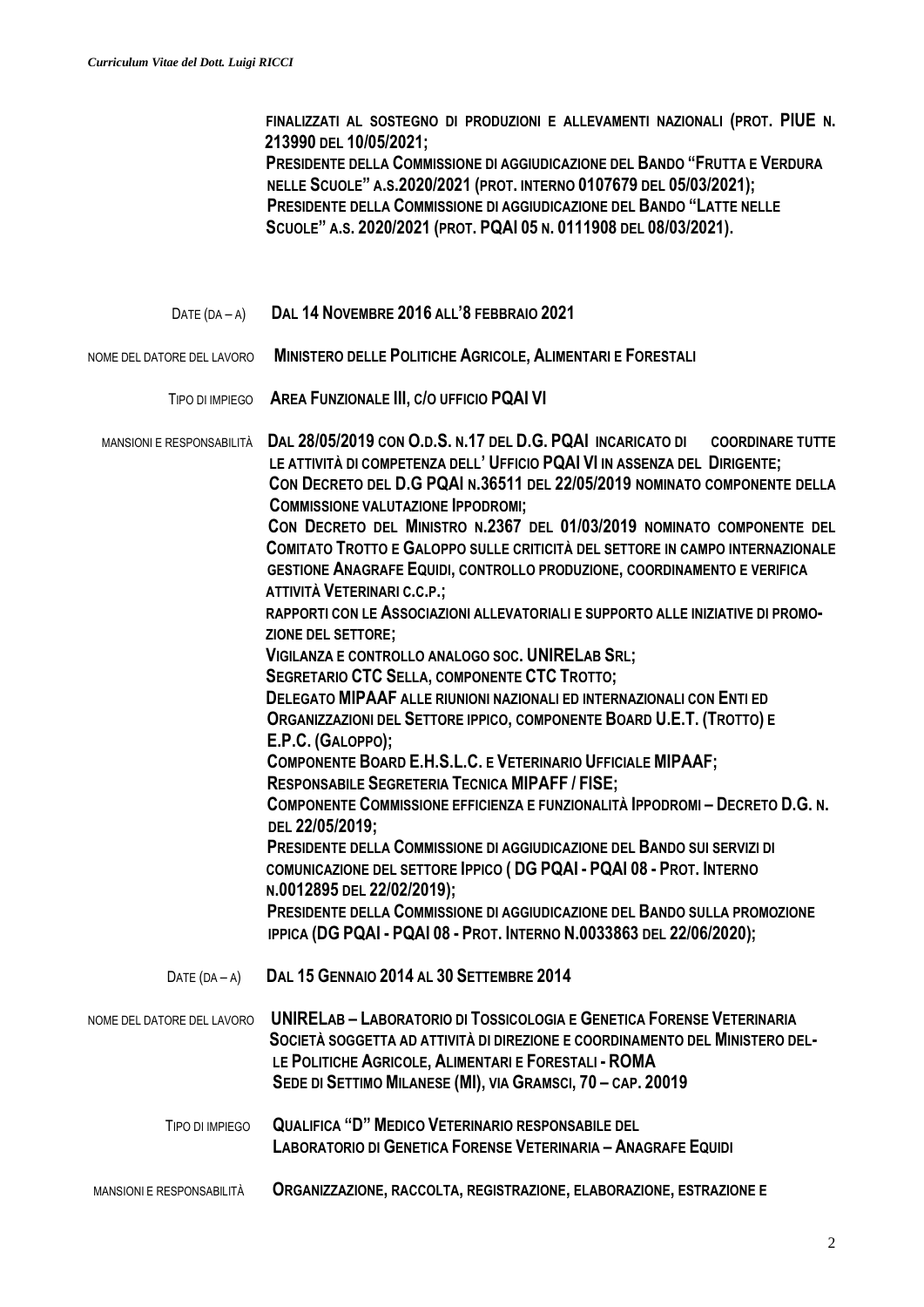**LAVORAZIONE CAMPIONI BIOLOGICI, GESTIONE ANAGRAFE EQUIDI E COMUNICAZIONI ISTITUZIONALI MIPAAF-ASSOCIAZIONI ALLEVATORI.**

 DATE (DA – <sup>A</sup>) **DAL GENNAIO 2013 AL SETTEMBRE 2016** NOME DEL DATORE DEL LAVORO SCUOLA INTERNAZIONALE DI GASTRONOMIA – MED COOKING SCHOOL DI CEGLIE M.CA  **(BR), ITALY** TIPO DI IMPIEGO **CONTRATTO DI DOCENZA PER LE MATERIE DI "IGIENE DEGLI ALIMENTI E SICUREZZA ALIMENTARE, TRACCIABILITÀ DELLA FILIERA DELLE CARNI ROSSE E BIANCHE, PRO- CEDURE DI SELEZIONE E TAGLIO DELLE CARNI, TRACCIABILITÀ E SCELTA DEL PESCATO, MITILICOLTURA NAZIONALE** MANSIONI E RESPONSABILITÀ **MANAGEMENT DELLA SICUREZZA ALIMENTARE** DATE (DA – <sup>A</sup>) **02 APRILE 2011 / 31 AGOSTO 2012** NOME DEL DATORE DEL LAVORO **CO.AN.AN. CONSORZIO ANAGRAFE ANIMALE (ENTE STRUMENTALE DI ASSISTENZA TECNICA DEL MINISTERO DELLA SALUTE E DEL MINISTERO DELLE POLITICHE AGRICOLE ALIMENTARI E FORESTALI – ROMA** TIPO DI IMPIEGO **CONTRATTO –AREA DIRIGENZIALE - PER IL PROGETTO PILOTA TRACCIABILITÀ DELLA FILIERA DELLE CARNI ROSSE E BIANCHE PROVENIENTI DA AL- LEVAMENTI NAZIONALI – PROCEDURE DI SELEZIONE E TAGLIO DELLE CARNI** MANSIONI E RESPONSABILITÀ **MANAGEMENT DELLA SICUREZZA ALIMENTARE, TRACCIABILITÀ E RINTRACCIABILITÀ NELLA FILIERA ALIMENTARE DELLE CARNI** DATE (DA – <sup>A</sup>) **1 OTTOBRE 2008 / 31 MARZO 2011** NOME DEL DATORE DEL LAVORO **CO.AN.AN. CONSORZIO ANAGRAFE ANIMALE (ENTE STRUMENTALE DI ASSISTENZA TECNICA DEL MINISTERO DELLA SALUTE E DEL MINISTERO DELLE POLITICHE AGRICOLE ALIMENTARI E FORESTALI - ROMA** TIPO DI IMPIEGO **CONTRATTO – AREA DIRIGENZIALE - PER IL PROGETTO PILOTA SULLA TRACCIABILITÀ NELLA FILIERA DELLA PESCA DELLA REGIONE PUGLIA**  MANSIONI E RESPONSABILITÀ **MANAGEMENT DELLA SICUREZZA ALIMENTARE, TRACCIABILITÀ E RINTRACCIABILITÀ NELLA FILIERA ITTICA** DATE (DA – <sup>A</sup>) **08 AGOSTO 2004 / 31 AGOSTO 2008** NOME DEL DATORE DEL LAVORO **U.N.I.R.E. UNIONE NAZIONALE INCREMENTO RAZZE EQUINE - ROMA** TIPO DI IMPIEGO **CO.CO.CO. IN QUALITÀ DI ESPERTO DI SANITÀ ANIMALE, GENETICA ED ANTIDOPING**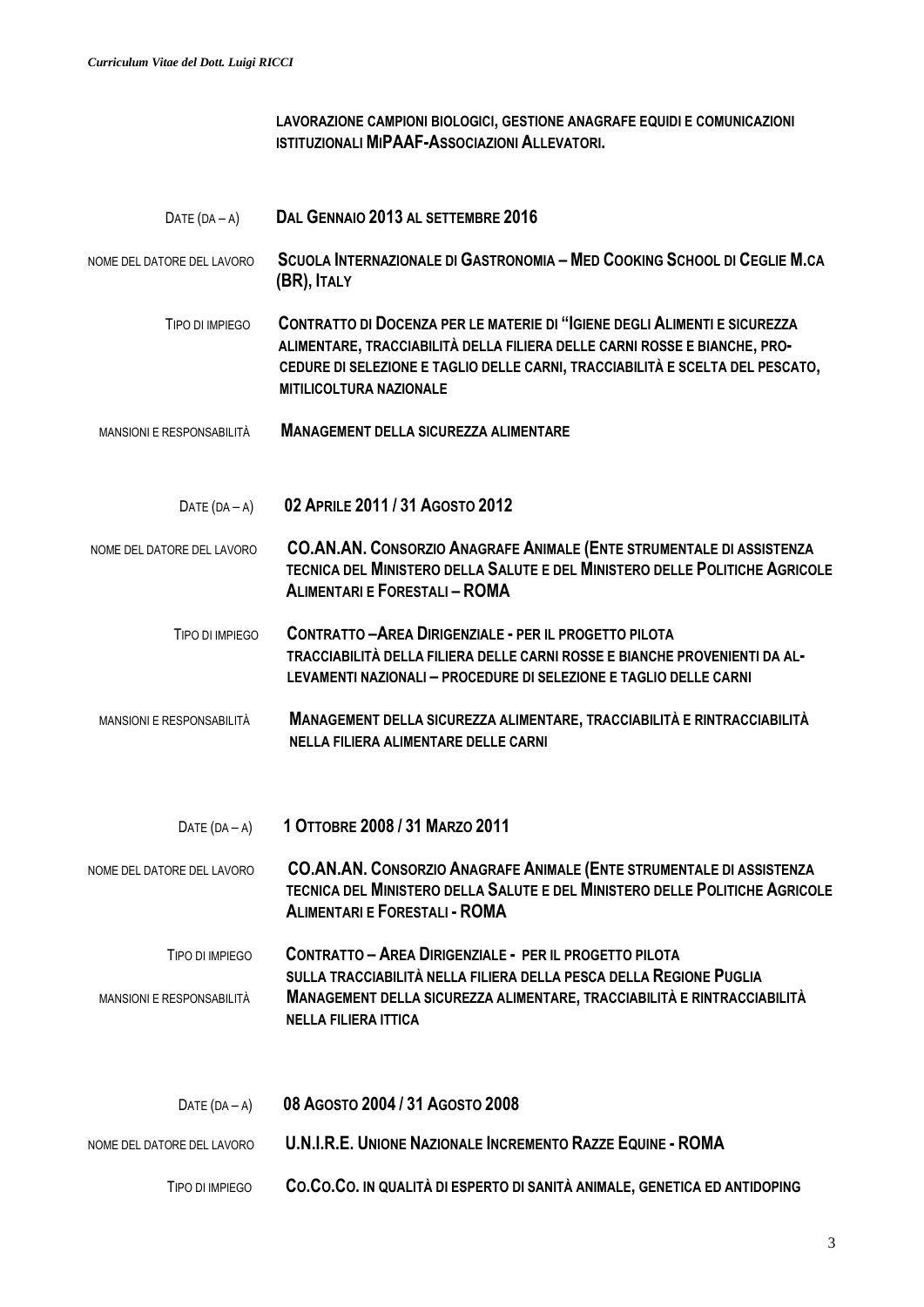| <b>MANSIONI E RESPONSABILITÀ</b> | COORDINATORE NAZIONALE SERVIZI VETERINARI, CONTROLLO ANTIDOPING E BENES-<br>SERE ANIMALE, COMPONENTE UFFICIALE DELLA COMMISSIONE SCIENTIFICA UNIRE                                                                                                                                                                                                                                                                                                                                                                                                                                                                                                                                 |
|----------------------------------|------------------------------------------------------------------------------------------------------------------------------------------------------------------------------------------------------------------------------------------------------------------------------------------------------------------------------------------------------------------------------------------------------------------------------------------------------------------------------------------------------------------------------------------------------------------------------------------------------------------------------------------------------------------------------------|
| MANSIONI E RESPONSABILITÀ        | PRESSO IL LABORATORIO DI TOSSICOLOGIA FORENSE, GENETICA ED ANTIDOPING<br>UNIRELAB DI SETTIMO MILANESE (MI), RAPPRESENTANTE PER CONTO UNIRE C/O LE<br><b>COMMISSIONI SCIENTIFICHE INTERNAZIONALI SULLA PREVENZIONE DEL DOPING ED</b><br>ANIMAL WELFARE (E.H.L.S.C. - EUROPEAN HORSERACE LIASON SCIENTIFIC<br>COMMITEÉ), COLLABORAZIONE NEL PROGETTO DI INTEGRAZIONE ED ADEGUAMENTO<br>DELL'ANAGRAFE EQUIDI AI SISTEMI INFORMATICI UNIRE, ATTIVITÀ DI DOCENZA NEI<br>CORSI DI AGGIORNAMENTO PROFESSIONALE DEI DIPENDENTI UNIRE IN MATERIA DI<br>ZOOGNOSTICA, SEGNALAMENTO, BENESSERE ANIMALE ED ANTIDOPING, ATTIVITÀ DI<br><b>REVISORE TESTI PER LE PUBBLICAZIONI EDITE DA UNIRE</b> |
| DATE $(DA - A)$                  | ANNI ACCADEMICI - 1°SEMESTRE 2002-2003-2004                                                                                                                                                                                                                                                                                                                                                                                                                                                                                                                                                                                                                                        |
| NOME DEL DATORE DEL LAVORO       | <b>FACOLTÀ DE MÉDECINE VÉTÉRINAIRE DE NANTES - FRANCIA</b>                                                                                                                                                                                                                                                                                                                                                                                                                                                                                                                                                                                                                         |
| TIPO DI IMPIEGO                  | DOCENTE A CONTRATTO DI RICERCA                                                                                                                                                                                                                                                                                                                                                                                                                                                                                                                                                                                                                                                     |
| MANSIONI E RESPONSABILITÀ        | DOCENZA E RICERCA APPLICATA IN MATERIA "INSTRUMENTAL TECHNOLOGIE APPLIQUÉE À<br>L'ÉLEVAGE D'ANIMAUX"                                                                                                                                                                                                                                                                                                                                                                                                                                                                                                                                                                               |
| DATE $(DA - A)$                  | 1 GENNAIO - 31 DICEMBRE 2002                                                                                                                                                                                                                                                                                                                                                                                                                                                                                                                                                                                                                                                       |
| NOME DEL DATORE DEL LAVORO       | CENTRO MEDICO EQUINO - LIMENA (PD), STRUTTURA CONVENZIONATA CON LA<br>FACOLTÀ DI MEDICINA VETERINARIA - UNIVERSITÀ DEGLI STUDI DI PADOVA                                                                                                                                                                                                                                                                                                                                                                                                                                                                                                                                           |
| TIPO DI IMPIEGO                  | LAVORO AUTONOMO C/O LABORATORIO DI BIOTECNOLOGIE RIPRODUTTIVE                                                                                                                                                                                                                                                                                                                                                                                                                                                                                                                                                                                                                      |
| MANSIONI E RESPONSABILITÀ        | RESPONSABILE DELLE ATTIVITÀ DI RICERCA ED APPLICAZIONI DELLE TECNOLOGIE<br>RIPRODUTTIVE NELLE SPECIE EQUINE, BOVINE ED OVICAPRINE                                                                                                                                                                                                                                                                                                                                                                                                                                                                                                                                                  |
| DATE $(DA - A)$                  | <b>LUGLIO / DICEMBRE 2000</b>                                                                                                                                                                                                                                                                                                                                                                                                                                                                                                                                                                                                                                                      |
| NOME DEL DATORE DEL LAVORO       | I.M.V. – INSTRUMENTS DE MÉDECINE VÉTÉRINAIRE, L'AIGLE CEDEX – FRANCE                                                                                                                                                                                                                                                                                                                                                                                                                                                                                                                                                                                                               |
| TIPO DI IMPIEGO                  | <b>COLLABORAZIONE DI RICERCA SCIENTIFICA E FORMAZIONE PROFESSIONALE</b>                                                                                                                                                                                                                                                                                                                                                                                                                                                                                                                                                                                                            |

```
 MANSIONI E RESPONSABILITÀ ATTIVITÀ DI RICERCA E APPLICAZIONI DI NUOVE TECNOLOGIE STRUMENTALI NEL
               CAMPO DELLA RIPRODUZIONE ANIMALE E DEI PESCI
```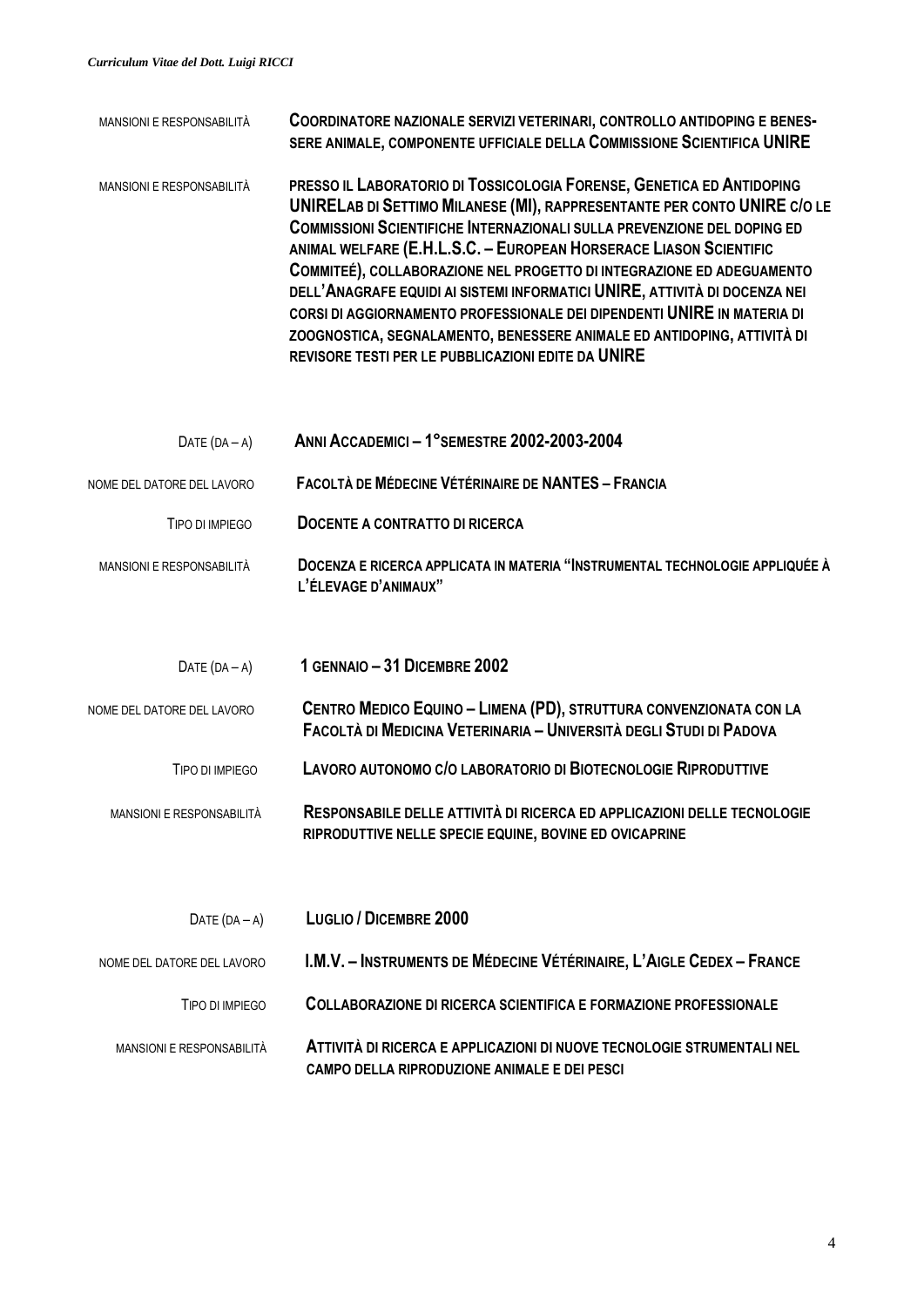| DATE $(DA - A)$            | SETTEMBRE 1998 / AGOSTO 1999                                                                                                                                                                                                                                                                                                                                                 |
|----------------------------|------------------------------------------------------------------------------------------------------------------------------------------------------------------------------------------------------------------------------------------------------------------------------------------------------------------------------------------------------------------------------|
| NOME DEL DATORE DI LAVORO  | FACOLTÀ DI MEDICINA VETERINARIA - UNIV. DEGLI STUDI DI BARI                                                                                                                                                                                                                                                                                                                  |
| TIPO DI IMPIEGO            | <b>PROJECT MANAGER E RESPONSABILE OPERATIVO DEL PROGETTO INTERNAZIONALE</b><br>DI ASSISTENZA ZOOTECNICA PER I PAESI BALCANICI E DEL MEDITERRANEO<br>(FINANZIAMENTO U.E. - P.O.P. 96/99) DAL TITOLO "MANAGEMENT OF<br>REPRODUCTION IN SHEEP AND GOATS OUT OF THE BREEDING SEASON", C/O IL<br><b>VETERINARY INSTITUTE - DEPARTMENT OF REPRODUCTION - SKOPJE</b><br>(MACEDONIA) |
| DATE $(DA - A)$            | <b>GENNAIO 1996 / DICEMBRE 2001</b>                                                                                                                                                                                                                                                                                                                                          |
| NOME DEL DATORE DEL LAVORO | FACOLTÀ DI MEDICINA VETERINARIA - UNIVERSITÀ DEGLI STUDI DI BARI                                                                                                                                                                                                                                                                                                             |
| TIPO DI IMPIFGO            | CONTRATTO DI RICERCA E DOCENZA C/O DIPARTIMENTO PROD. ANIMALE SEZ.<br><b>RIPRODUZIONE E BIOTECNOLOGIE.</b>                                                                                                                                                                                                                                                                   |
| MANSIONI E RESPONSABILITÀ  | ATTIVITÀ DI RICERCA IN LABORATORIO E C/O GLI ALLEVAMENTI CONVENZIONATI,<br>SUPPORTO ALLA DOCENZA, ATTIVITÀ TUTORIE AI DISCENTI, REVISIONI<br>PUBBLICAZIONI SCIENTIFICHE, TESI DI LAUREA E DI SPECIALIZZAZIONE, PIANIFI-<br>CAZIONE E RICERCA DI RISORSE ECONOMICHE PER LA RICERCA SCIENTIFICA.<br>ATTIVITÀ PROFESSIONALI C/O GLI AMBULATORI DELLA CLINICA UNIVERSITARIA      |
| DATE $(DA - A)$            | GENNAIO 1987 / DICEMBRE 2010                                                                                                                                                                                                                                                                                                                                                 |
| NOME DEL DATORE DEL LAVORO | <b>STAZIONE DI MONTA PUBBLICA E CENTRO FECONDAZIONE ARTIFICIALE</b><br>Az. AGR. "MASSERIA SARDELLA" - CEGLIE M.CA (BR) COD: BR0001                                                                                                                                                                                                                                           |
| TIPO DI IMPIEGO            | <b>GESTIONE E DIREZIONE SANITARIA - LIBERO PROFESSIONISTA</b>                                                                                                                                                                                                                                                                                                                |
| MANSIONI E RESPONSABILITÀ  | ATTIVITÀ DI RICERCA IN LABORATORIO E C/O GLI ALLEVAMENTI CONVENZIONATI,<br>CENTRO CONVENZIONATO PER ATTIVITÀ TUTORIE FACOLTÀ MEDICINA VETERINARIA,<br>CONTROLLO QUALITÀ MATERIALE SEMINALE, EMBRYO TRANSFER SU EQUINI ED OVI-                                                                                                                                                |

#### **Istruzione e Formazione**

DATE (DA – <sup>A</sup>) **FEBBRAIO – DICEMBRE 2021**

 **CONGELAMENTO SEME**

 NOME E TIPO DI ISTITUTO DI ISTRUZIONE **SCUOLA NAZIONALE DELL'AMMINISTRAZIONE – SNA - PRESIDENZA CONSIGLIO DEI MINISTRI – XXX CICLO FORMATIVO OBBLIGATORIO PER DIRIGENTI P.A.**

 **CAPRINI, SERVIZIO DI NEONATOLOGIA, CENTRO PRODUZIONI EMRIONI E** 

PRINCIPALI MATERIE OGGETTO DEGLI STUDI **MANAGEMENT PUBBLICO, CODICE DEI CONTRATTI PUBBLICI, LA LEGGE 234/2012**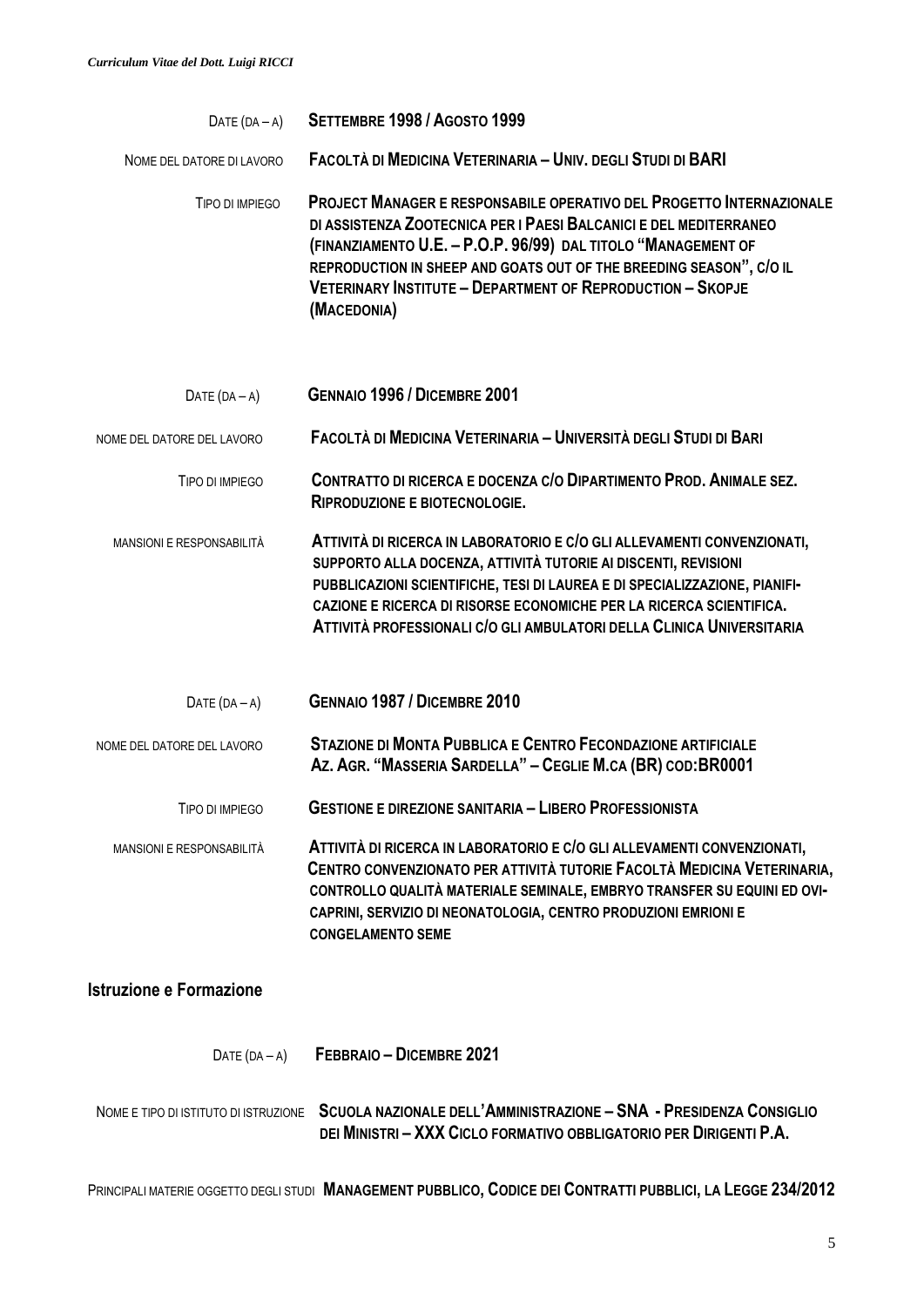**sulle funzioni europee dell'Amministrazione italiana, Gestione dei RAPPORTI SINDACALI.**

| DATE $(DA - A)$                        | OTTOBRE 2000 / MARZO 2002                                                                                                                                                                                                                                                                                                                                                                                                         |
|----------------------------------------|-----------------------------------------------------------------------------------------------------------------------------------------------------------------------------------------------------------------------------------------------------------------------------------------------------------------------------------------------------------------------------------------------------------------------------------|
| NOME E TIPO DI ISTITUTO DI ISTRUZIONE  | FACOLTÀ DI MEDICINA VETERINARIA - UNIV. DEGLI STUDI DI BARI<br><b>SCUOLA DI SPECIALIZZAZIONE TRIENNALE IN "FISIOPATOLOGIA DELLA</b><br><b>RIPRODUZIONE DEGLI ANIMALI DOMESTICI"</b>                                                                                                                                                                                                                                               |
| PRINCIPALI MATERIE OGGETTO DEGLI STUDI | CONOSCENZA APPROFONDITA E SPECIALISTICA SULLA FISIOPATOLOGIA<br>RIPRODUTTIVA E GENETICA DEGLI ANIMALI DOMESTICI                                                                                                                                                                                                                                                                                                                   |
| <b>QUALIFICA CONSEGUITA</b>            | <b>SPECIALISTA IN FISIOPATOLOGIA RIPRODUTTIVA ANIMALI DOMESTICI</b>                                                                                                                                                                                                                                                                                                                                                               |
| $DATE (DA - A)$                        | NOVEMBRE 1996 / DICEMBRE 1999                                                                                                                                                                                                                                                                                                                                                                                                     |
| NOME E TIPO DI ISTITUTO DI ISTRUZIONE  | UNIVERSITÀ DEGLI STUDI DI PERUGIA - XII CICLO DI DOTTORATO DI RICERCA                                                                                                                                                                                                                                                                                                                                                             |
| PRINCIPALI MATERIE OGGETTO DEGLI STUDI | VINCITORE NAZIONALE DEL CONCORSO PER DOTTORATO DI RICERCA IN<br>"OSTETRICIA E GINECOLOGIA VETERINARIA"<br>STUDIO ED ATTIVITÀ DI RICERCA SCIENTIFICA UNIVERITARIO FINALIZZATO AL<br>CONSEGUIMENTO DEL TITOLO DI DOTTORE DI RICERCA, ATTIVITÀ DI STUDIO<br>ESTESA CON SOGGIORNI ALL'ESTERO C/O STRUTTURE DI RICERCA<br>(U.S.A., AUSTRALIA, FRANCIA, FINLANDIA, MACEDONIA, GERMANIA, SVEZIA,<br>TUNISIA, MAROCCO, SPAGNA, ARGENTINA) |
| <b>QUALIFICA CONSEGUITA</b>            | DOTTORE DI RICERCA - PH, D. (VOTAZIONE CON "LODE E MENSIONE" E<br>PUBBLICAZIONE DEI LAVORI SCIENTIFICI E TESI DI DOTTORATO PRESSO LE<br><b>BIBLIOTECHE NAZIONALI DI ROMA E FIRENZE</b>                                                                                                                                                                                                                                            |
| DATE $(DA - A)$                        | <b>MARZO 1998 / FEBBRAIO 1999</b>                                                                                                                                                                                                                                                                                                                                                                                                 |
| NOME E TIPO DI ISTITUTO DI ISTRUZIONE  | UNIVERSITÀ DEGLI STUDI DI PERUGIA - DOTTORATO DI RICERCA                                                                                                                                                                                                                                                                                                                                                                          |
| PRINCIPALI MATERIE OGGETTO DEGLI STUDI | RESEARCH FELLOWSHIP DELLA DURATA DI 6 MESI C/O LA "SCHOOL<br>OF VETERINARY MEDICINE - UNIVERSITY OF CALIFORNIA, DAVIS (USA);<br>RESEARCH FELLOWSHIP DELLA DURATA DI 6 MESI C/O "DEPARTMENT OF<br><b>REPRODUCTION, FACULTY OF VETERINARY SCIENCE - UNIVERSITY OF</b><br><b>SIDNEY (AUSTRALIA)</b>                                                                                                                                  |
| DATE $(DA - A)$                        | NOVEMBRE 1999 / GIUGNO 2000 - A.A. 1999-2000                                                                                                                                                                                                                                                                                                                                                                                      |
| NOME E TIPO DI ISTITUTO DI ISTRUZIONE  | FACOLTÀ DI MEDICINA VETERINARIA - UNIV. DEGLI STUDI DI BARI<br><b>MASTER DI PERFEZIONAMENTO ANNUALE IN "DIAGNOSTICA PER IMMAGINE</b><br>E TERAPIA STRUMENTALE IN RIPRODUZIONE ANIMALE"                                                                                                                                                                                                                                            |
| PRINCIPALI MATERIE OGGETTO DEGLI STUDI | STUDI AVANZATI SULLA DIAGNOSTICA PER IMMAGINE ED APPLICAZIONI TERAPE-                                                                                                                                                                                                                                                                                                                                                             |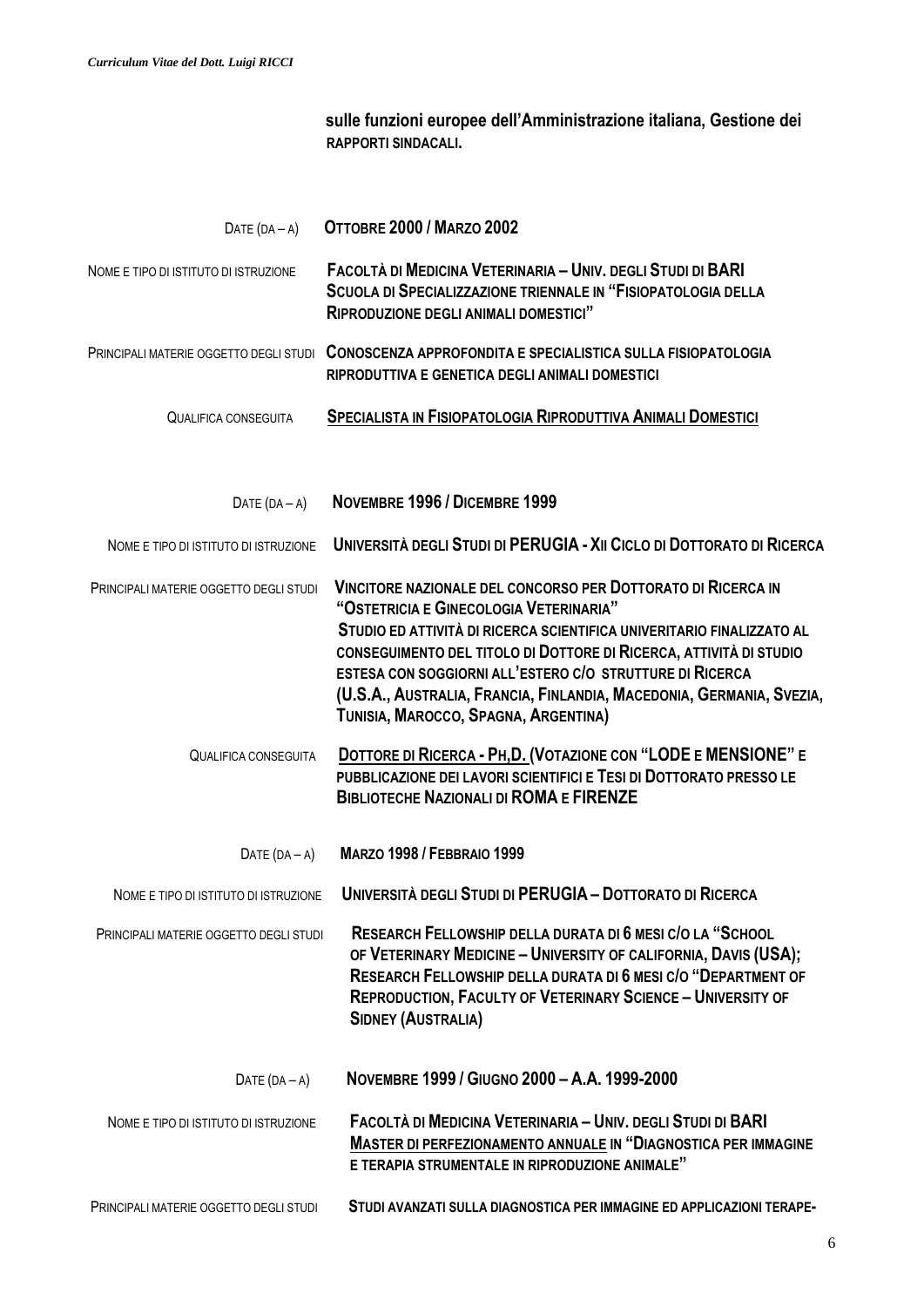|                                        | UTICHE STRUMENTALI NELLA SFERA RIPRODUTTIVA                                                                                                                                                                                                                                                                          |  |
|----------------------------------------|----------------------------------------------------------------------------------------------------------------------------------------------------------------------------------------------------------------------------------------------------------------------------------------------------------------------|--|
| <b>QUALIFICA CONSEGUITA</b>            | TITOLO DI MEDICO VETERINARIO PERFEZIONATO IN "DIAGNOSTICA PER IM-<br><b>MAGINE E TERAPIA STRUMENTALE IN RIPRODUZIONE ANIMALE"</b>                                                                                                                                                                                    |  |
| DATE $(DA - A)$                        | NOVEMBRE 1996 / GIUGNO 1997 - A.A. 1996/1997                                                                                                                                                                                                                                                                         |  |
| NOME E TIPO DI ISTITUTO DI ISTRUZIONE  | <b>ISTITUTO ZOOPROFILATTICO SPERIMENTALE ABRUZZO E MOLISE</b><br>"G. CAPORALE" DI TERAMO-<br><b>MASTER DI PERFEZIONAMENTO ANNUALE IN "ALIMENTAZIONE DEI</b><br>RUMINANTI, EQUINI, STRUZZO ED ANIMALI D'AFFEZIONE"                                                                                                    |  |
| PRINCIPALI MATERIE OGGETTO DEGLI STUDI | STUDI AVANZATI ED APPRENDIMENTO SULLE NUOVE METODICHE DI ALIMEN-<br>TAZIONE, FISIOLOGIA DELL'APPARATO DIGERENTE NELLE DIVERSE SPECIE,<br>GESTIONE E MANAGEMENT DELLE INDUSTRIE ALIMENTARI ZOOTECNICHE,<br>TRACCIABILITÀ E RINTRACCIABILITÀ DEI PRODOTTI BASE NELLE PREPARA-<br><b>ZIONE DELLE RAZIONE ALIMENTARI</b> |  |
| <b>QUALIFICA CONSEGUITA</b>            | TITOLO DI MEDICO VETERINARIO PERFEZIONATO IN "ALIMENTAZIONE DEI<br>RUMINANTI, EQUINI, STRUZZO ED ANIMALI D'AFFEZIONE"                                                                                                                                                                                                |  |
| DATE $(DA - A)$                        | 1 <sup>^</sup> SESSIONE 1996                                                                                                                                                                                                                                                                                         |  |
| NOME E TIPO DI ISTITUTO DI ISTRUZIONE  | UNIVERSITÀ DEGLI STUDI DI BARI - FAC. DI MEDICINA VETERINARIA                                                                                                                                                                                                                                                        |  |
| <b>QUALIFICA CONSEGUITA</b>            | <b>ABILITAZIONE ALL'ESERCIZIO DELLA PROFESSIONE MEDICO VETERINARIO</b>                                                                                                                                                                                                                                               |  |
| <b>ISCRIZIONE ORDINE PROFESSIONALE</b> | MEDICO VETERINARIO ISCRITTO ALL'ALBO PROFESSIONALE DELLA<br>PROVINCIA DI BRINDISI.                                                                                                                                                                                                                                   |  |
| DATE $(DA - A)$                        | NOVEMBRE 1995                                                                                                                                                                                                                                                                                                        |  |
| NOME E TIPO DI ISTITUTO DI ISTRUZIONE  | UNIVERSITÀ DEGLI STUDI DI BARI - FACOLTÀ DI MEDICINA VETERINARIA                                                                                                                                                                                                                                                     |  |
| QUALIFICA CONSEGUITA                   | <b>LAUREA - DOTTORE IN MEDICINA VETERINARIA</b>                                                                                                                                                                                                                                                                      |  |
| LIVELLO NELLA CLASSIFICAZIONE          | 90/110                                                                                                                                                                                                                                                                                                               |  |
| DATE $(DA - A)$                        | A.S. 1982/83                                                                                                                                                                                                                                                                                                         |  |
| NOME E TIPO DI ISTITUTO DI ISTRUZIONE  | <b>ISTITUTO TECNICO COMMERCIALE " G. CALO" DI FRANCAVILLA F. (BR)</b>                                                                                                                                                                                                                                                |  |
| <b>QUALIFICA CONSEGUITA</b>            | <b>MATURITÀ TECNICA COMMERCIALE AD INDIRIZZO AMMINISTRATIVO</b>                                                                                                                                                                                                                                                      |  |
| LIVELLO NELLA CLASSIFICAZIONE          | 52/60                                                                                                                                                                                                                                                                                                                |  |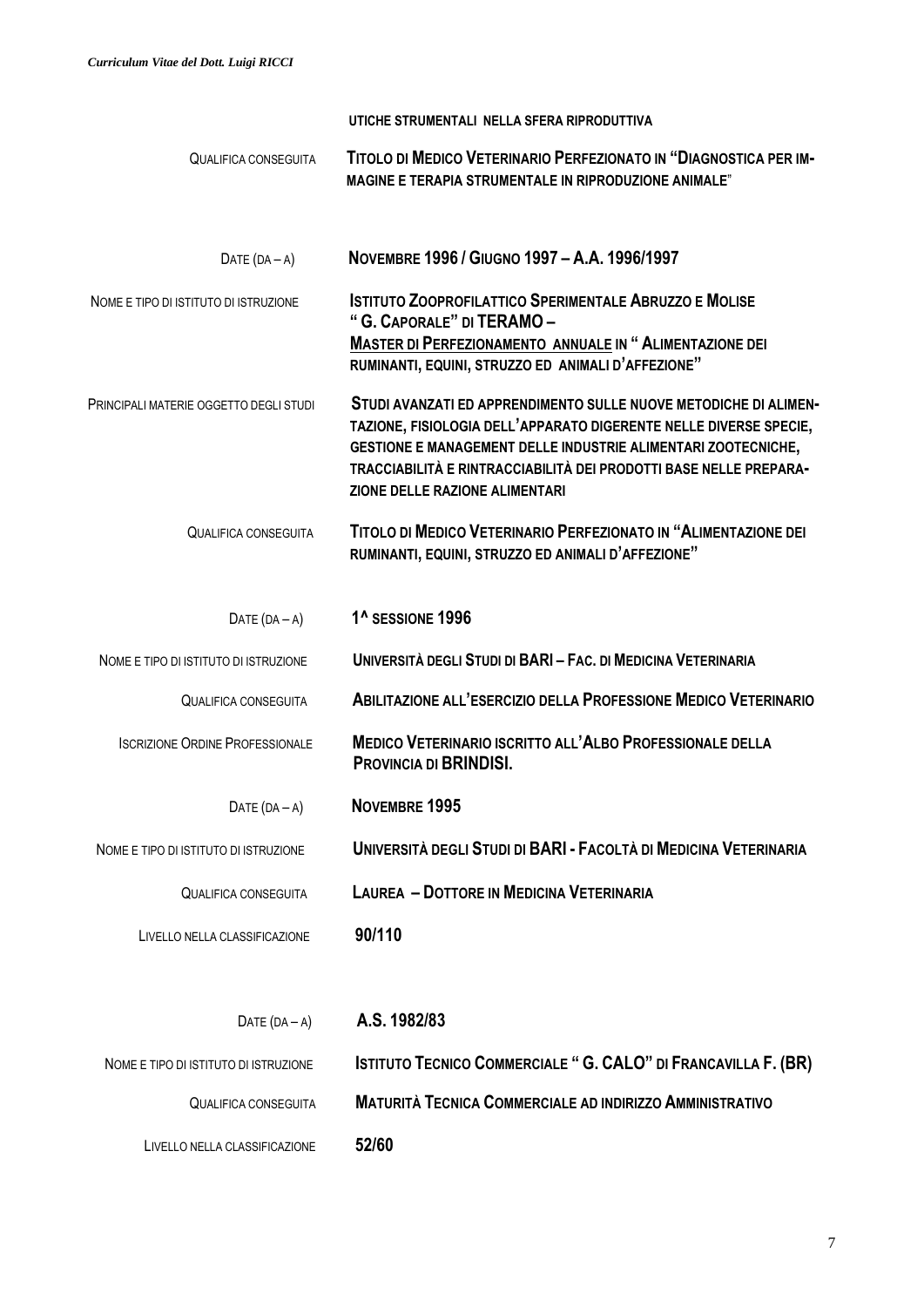#### **ALTRI TITOLI E QUALIFICHE**

| <b>ENTE PUBBLICO</b> | <b>U.N.I.R.E. UNIONE NAZIONALE INCREMENTO RAZZE EQUINE</b><br><b>ENTE PUBBLICO DEL MINISTERO DELLE POLITICHE AGRICOLE ALIMENTARI</b><br><b>E FORESTALI</b>                             |
|----------------------|----------------------------------------------------------------------------------------------------------------------------------------------------------------------------------------|
| TIPO DI CONCORSO     | <b>CONCORSO PUBBLICO RECLUTAMENTO PROFILO RUOLO</b><br>FUNZIONARI "SPECIALISTA IN SCIENZE EQUINE" - G.U. 4^ serie speciale<br><b>CONCORSIN, 25 DEL 31/03/2006</b>                      |
| QUALIFICA CONSEGUITA | RUOLO DI FUNZIONARIO NELLA PUBBLICA AMMINISTRAZIONE - G.U.R.I.<br>N. 10 DEL02/02/2007 4^ SERIE SPECIALE                                                                                |
| <b>ENTE PUBBLICO</b> | <b>U.N.I.R.E. UNIONE NAZIONALE INCREMENTO RAZZE EQUINE</b><br><b>ENTE PUBBLICO DEL MINISTERO DELLE POLITICHE AGRICOLE ALIMENTARI</b><br><b>E FORESTALI</b>                             |
| TIPO DI CONCORSO     | <b>CONCORSO PUBBLICO RECLUTAMENTO RUOLO DIRIGENZIALE</b><br>"Esperto in valutazione e miglioramento genetico degli equini"<br>G.U.R.I. 4^ serie speciale CONCORSI N. 25 DEL 31/03/2006 |
| QUALIFICA CONSEGUITA | RUOLO DI DIRIGENTE NELLA PUBBLICA AMMINISTRAZIONE - G.U.R.I. N.10<br>DEL 02/02/2007 4^ SERIE SPECIALE                                                                                  |

## **Capacità e Competenze Tecnico-Professionali di Laboratorio**

**9/05/2000: Congresso "Emocromatosi: dalle invasioni celtiche alla identificazione del gene" svolto presso " l'Istituto superiore di Sanità" di Roma;** 

**10-13 /09/2000 Congresso Internazionale "Porphyrins and Porphyrias 2000" svolto presso "Isituto Pasteur" di Parigi;**

**26/09/2000: Congresso "Porfiria acuta: dal gene alla terapia" svolto presso "Ospedale Maggiore Policlinico" di Milano;**

**14/12/2000: Congresso "L'emocromatosi oggi" svolto presso il "Palazzo dei Congressi" di Pisa;**

**24/02/2000: Relatore in "Le porfirie acute nella pratica clinica" svolto presso gli "Istituti fisioterapici ospitalieri" di Roma;**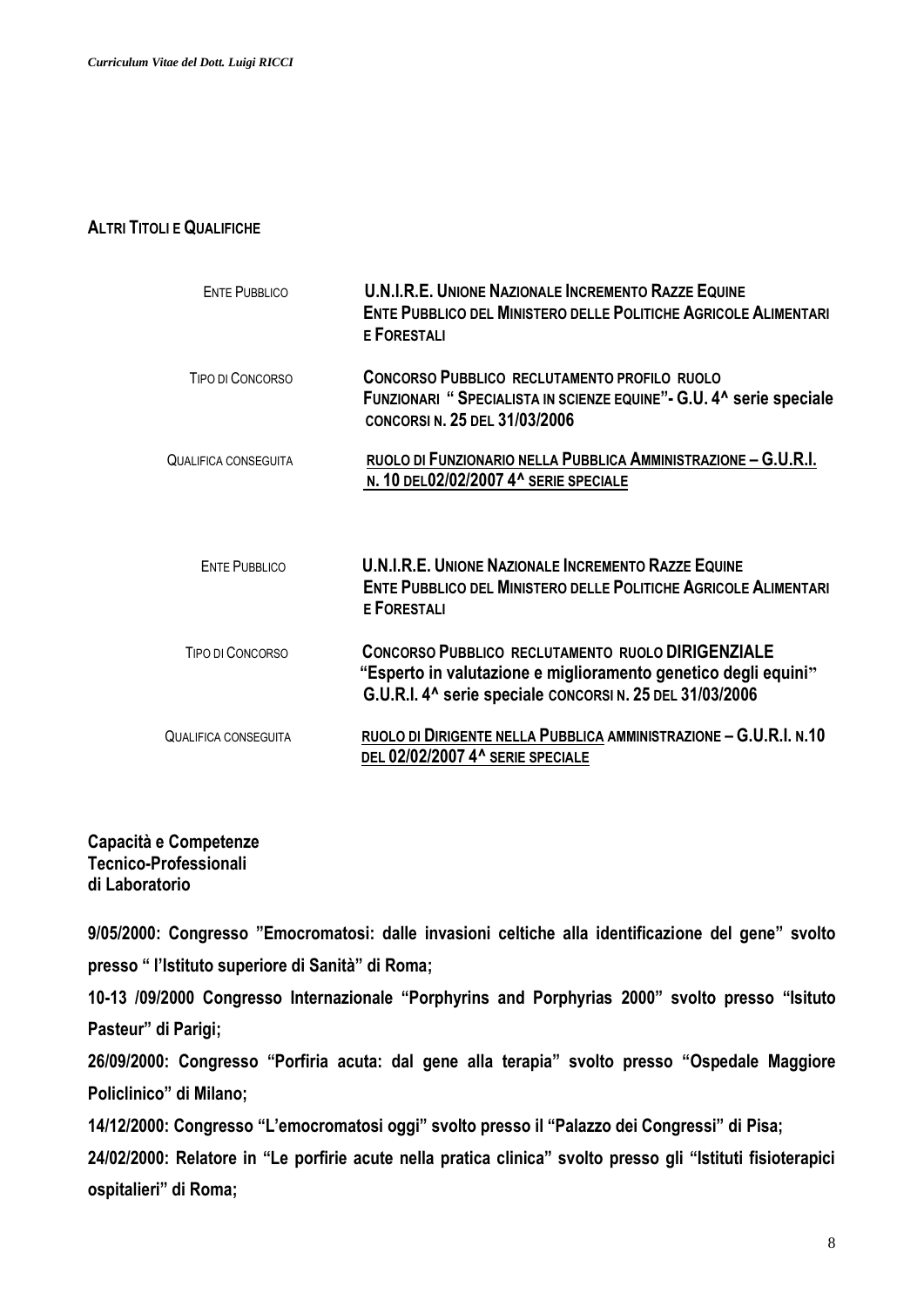**07/06/2006: Partecipazione al "Genotyping and Identity Testing Workshop" organizzato da Invitrogen** 

**Corporation presso Laboratorio Genoma S.r.L. Roma;**

**03/11/2005: "Sistemi di pipettaggio manuale Gilson, una qualità che dura nel tempo", svolto presso UNIRELAB srl da Product specialist MLH Odette Baldi;**

### **Capacità e Competenze Personali**

| Acquisite nel corso della vitae della carriera | Esperto nelle metodologie e tecniche innovative in materia di<br>riproduzione animale, fecondazione artificiale, produzione e<br>conservazione del materiale seminale, embryo transfer, I.C.S.I.<br>ESPERIENZA NELLA GENETICA ANIMALE, IDENTIFICAZIONE E SEQUENZIAMENTO<br>TRAPIANTO DI EMBRIONI; SANITÀ ANIMALE, LEGISLAZIONE E BENESSERE<br>ANIMALE, ATTIVITÀ DI LABORATRIO, ANTIDOPING E REGOLAMENTI INTERNA-<br>zionali ad essa correlati, tracciabilità e rintracciabilità alimenti di<br>origine animale e legislazione comunitaria.<br>Consulente legislativo parlamentare per le materie agrizootecniche |
|------------------------------------------------|------------------------------------------------------------------------------------------------------------------------------------------------------------------------------------------------------------------------------------------------------------------------------------------------------------------------------------------------------------------------------------------------------------------------------------------------------------------------------------------------------------------------------------------------------------------------------------------------------------------|
|                                                | sanità veterinaria e benessere animale.                                                                                                                                                                                                                                                                                                                                                                                                                                                                                                                                                                          |

## **Conoscenze delle Lingue Estere**

| Inglese                         | <b>Francese</b>                                     |
|---------------------------------|-----------------------------------------------------|
| <b>Distinto</b><br><b>Buono</b> | <b>Fluente</b><br><b>Distinto</b><br><b>Fluente</b> |
|                                 |                                                     |
|                                 | <b>Distinto</b>                                     |

## **Capacità e Competenze Relazionali**

Vivere e lavorare con altre **L'esperienza universitaria della ricerca, lo stretto contatto con i** persone, in ambiente **colleghi, il confronto continuo, mi porta ad asserire che la crescita** multiculturale, occupando **professionale si costruisce e raggiunge i massimi livelli quando si**  posti in cui la comunicazione **lavora in team, in ambiente competitivo e di confronto continuo;** è importante e in situazioni **spiccata propensione per il problem solving e per l'aggiornamento** in cui è essenziale lavorare **continuo ed ogni novità le affronto con vivo interesse. L'esperienze** in squadra (ad es. cultura e **all'estero sono stati importanti per la conoscenza e l'apprezzamento di**  sport), ecc. **culture e stili di vita diversi da quelli di origine. Disponibilità agli spostamenti, precisione e puntualità**

# **Capacità e Competenze Tecniche**

Con computer, attrezzature **Ottima conoscenza nel campo dell'informatica di programmi del**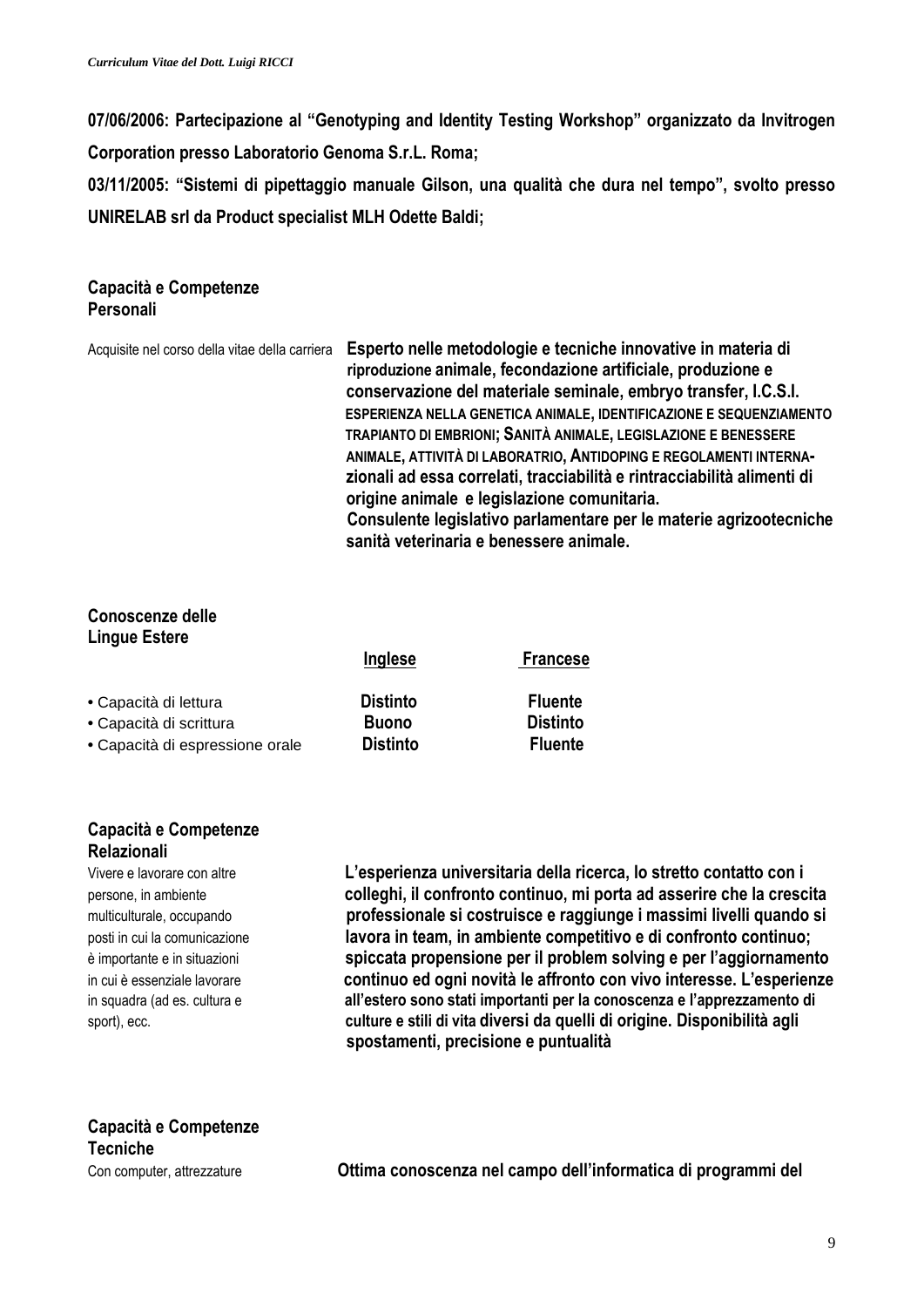| specifiche, macchinari, ecc. | Pacchetto Office: Ms Office, Open Office, Excel; Grafica: Gimp 2.0,<br>Adobe Photoshop (utilizzo basilare di entrambi i software);<br>Browser: Firefox, Internet Explorer, software SQLLIMS UNIRELab |
|------------------------------|------------------------------------------------------------------------------------------------------------------------------------------------------------------------------------------------------|
| Patente o Patenti            | Patente B per autovetture e C per autocarri                                                                                                                                                          |

## **ULTERIORI INFORMAZIONI**

### **Pubblicazioni Scientifiche**

Autore / coautore di lavori scientifici e poster

- **1. "Realizzazione di una stazione di monta equina". Ricci Luigi, T.E. Amico Cavallo n°5, maggio 1996 ;**
- **2. "Fisiologia della riproduzione della cavalla". Ricci Luigi, T.E. Amico Cavallo n°5, maggio 1996 ;**
- **3. "Management of reproduction in the goat (***Capra hircus***)". Lacalandra G.M., Sciorsci R.L., Ricci L.,Minoia P. ; Atti Jornadas de la Sociedad Espanola de Ovitecnica y Caprinotecnica (SEOC), 1997, XXII, 301-306;**
- **4. "The antagonist of endogenus opioids influences metabolic condition of stressed horse". Sciorsci R.L., Lacalandra G.M., Ricci L., Cinone M., Zarrilli A., Minoia P. ; in corso di stampa Atti SIDI 1998;**
- **5. "Management of reproduction in sheep and goats out of the breeding season". Lacalandra G.M., Ricci L., Binetti F., Cinone M., Valentini L., Minoia P. ; presentato al 6° International Conference for Ovine and Caprine Production ; 4° International Symposium on Animal Reproduction, Ohrid (Macedonia) 9/12 Settembre 1998;(poster)**
- **6. "Accrescimento follicolare in cavalle in anestro stagionale indotto da Calcio e Naloxone". Lacalandra G.M., Ricci L., Cinone M., Valentini L. ; Atti LIII Congresso S.I.S.Vet. (1999) . Montecatini terme 16-18 Settembre ; pag 97;**
- **7. "Follicular growth in anestrus mares treated with Naloxone and Calcium. Role of opioids in the control of apoptosis in granulosa cells". Sciorsci R.L., Albrizio M., Dell'Aquila M.E., Cinone M., Aiudi G., Lacalandra G.M., Ricci L. and Minoia P. ; 26th Annual Conference of IETS, January 8- 12/2000 - Maastricht, The Netherlands; Theriogenology 2000; 53: 382 abst.;**
- **8. "Effects of Naloxone and calcium administration on ovarian activity in anestrus mares". G.M. Lacalandra, R.L. Sciorsci, Ricci L. and Minoia P.; 26th Annual Conference of IETS, January 8- 12/2000 - Maastricht, The Netherlands; Theriogenology 2000; 53: 374 abst.;**
- **9. "Management della riproduzione delle pecore in anestro stagionale". Lacalandra G.M., D'Amico P., Ricci L., Binetti F., Valentini L.; presentato al XIV Congresso Nazionale S . I . P . A .O .C . , 18/21 Ottobre 2000, Vietri sul Mare (SA) ;**
- **10. "Apoptosi nella dinamica follicolare della specie equina". Albrizio M., Dell'Aquila M.E., Lacalandra G.M., Aiudi G., Cinone M., Ricci L., Minoia P. Accademia Pugliese delle Scienze 33- 42, 2000.**
- **11. "Ritenzione del meconio del puledro. Trattamento con Calcio e Naloxone". Lacalandra G. M., Ricci L ., Sciorsci R. L . Atti Convegno su Biodiversità e Riproduzione Animale 28-31, Bari 6/8 dicembre 2001.**
- **12. "L'embryo transfer in Italia: stato dell'arte e prospettive future". Ricci L. et al. Atti Convegno internazionale di Biotecnologie riproduttive, Pisa Marzo 2003.**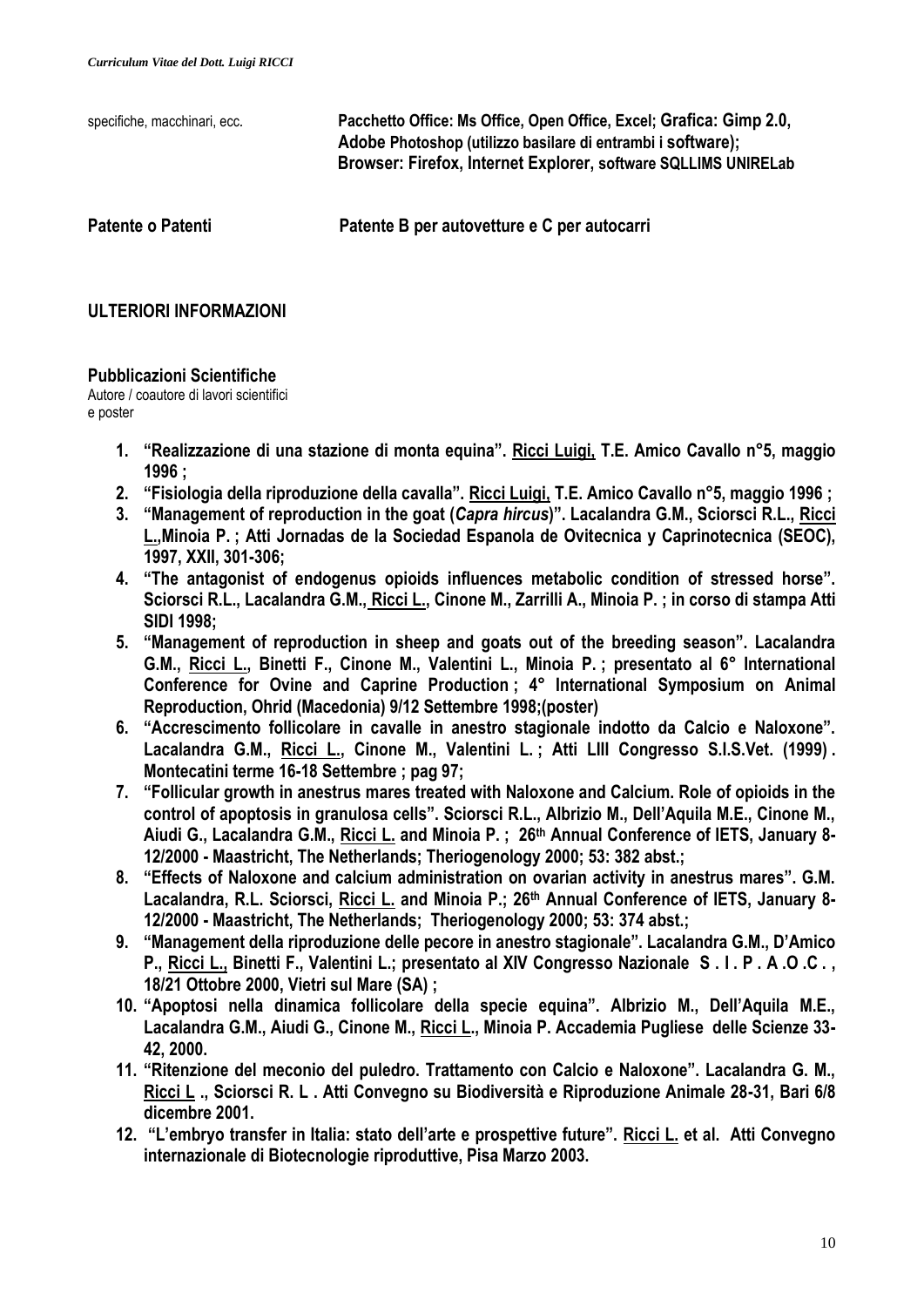- **13. "Clinical use of Naloxone/Calcium asociation in the meconium inpaction and prevention of stress-related disorders of waning in foals". La calandra G.M., Minoia R., Nicassio M., Ricci L., Sciorsci R.L. II European workshop on equine nutrition 15-17/01/2004 – Dijon (France).**
- **14. "L'embryo transfer nell'allevamento equino in Puglia". Ricci L.. Atti 7° Convegno Internazionale SIDI "Nuove acquisizioni in materia di Ippologia" – Milano, 22-23/06/2005.**
- **15. "Controlling therapeutic substances. A European harmonised approach: determination of Detection Time for eltenac following IV administration to horses". Montana M., Baia F., Bartolino L., Carli S., De Iuliis P., Ricci L., Pasello E. 16° International Conference of racing Analysts and Veterinarians, 21-27/10/2006 – Tokyo(Japan).**
- **16. "L'uso del farmaco nel cavallo sportive. Doping ed antidoping in Italia ed in Europa". Carli S., Codazza D., Gambero V., Ricci L.,, Romagnoli P., Montana M.; Atti LXII Convegno Nazionale S.I.S.Vet. (2008), S. Benedetto del Tronto (AP), 24-26 Settembre**.
- **17. "La nuova PAC nella zootecnia agricola italiana: peso economico delle produzioni zootecniche, prospettive ed effetti della PAC verso il 2020". Ricci L. Atti XII° Adriatic and Ionian Chambers Forum – Brindisi, 6-8 Giugno 2012**

**ISCRIZIONE A SOCIETÀ SCIENTIFICHE O DI RICERCA**

**- S.I.D.I. : Società Italiana d'Ippologia;**

- **- S.I.V.E. : Società Itaiana Veterinari Equini;**
- **- A.I.V.E. : Associazione Italiana Veterinari Endurance;**
- **- SIET : Società Italiana di Embryo Transfer;**

**Ulteriori Esperienze c/o Enti o Pubbliche Amministrazioni**

- **Vice Presidente del Gruppo Azione Locale – GAL Alto Salento Regione Puglia - e già Consigliere d'Amministrazione dal 2007 al 2016;**
- **Presidente Associazione Provinciale Allevatori –APA- Brindisi dal 04/11/2009 al 31/10/2014 e componente regionale della consulta zootecnica ARA – Puglia;**
- **Componente del Consiglio Generale della Camera di Commercio, Industria, Agricoltura e Artigianato di Brindisi dal 2003 al 2014;**
- **Componente del C.d.A. dell'Azienda Speciale "PROMOBRINDISI" della Camera di Commercio, Industria, Agricoltura e Artigianato di Brindisi dal 2009 al 2014;**
- **Consigliere d'Amministrazione della Camera di Commercio, Industria, Agricoltura e Artigianato di Brindisi dal 2003 al 2008;**
- **Componente del Consiglio di Amministrazione dell'APROL Brindisi 2002/2007;**
- **Presidente delle Delegazioni regionali di Puglia, Calabria e Basilicata e componente del Direttivo Nazionale dell'Associazione Nazionale Allevatori Cavallo Trottatore – ANACT - 2002/2006;**